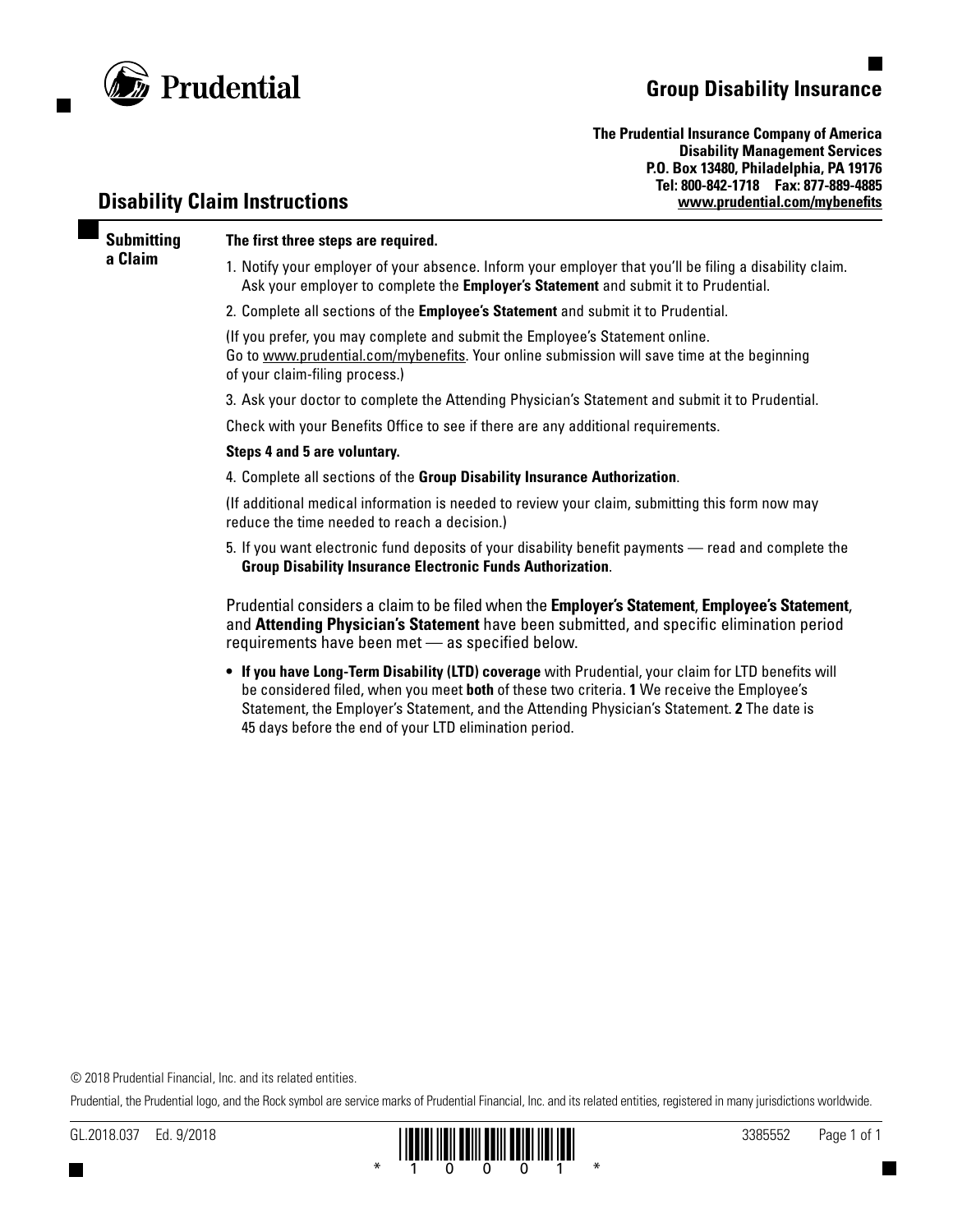

# **Group Disability Insurance**

**The Prudential Insurance Company of America Disability Management Services P.O. Box 13480, Philadelphia, PA 19176 Tel: 800-842-1718 Fax: 877-889-4885 www.prudential.com/mybenefits**

| $\mathbf 1$<br><b>Employer</b>                        | <b>Employer Name</b>                                                                                     |                                                                                                                         |                                                                                          |                                                         | <b>Control Number</b>                                 |  |  |  |  |
|-------------------------------------------------------|----------------------------------------------------------------------------------------------------------|-------------------------------------------------------------------------------------------------------------------------|------------------------------------------------------------------------------------------|---------------------------------------------------------|-------------------------------------------------------|--|--|--|--|
| <b>Information</b>                                    | Unive<br>$\mathbf r$                                                                                     | $\mathbf{i}$<br>$ t $ y<br>${\bf S}$<br>$\mathsf{o}$                                                                    | f<br>$\mathbf{I}$<br>$\mathbf{i}$<br>$\mathbf{I}$<br>$\overline{\phantom{a}}$<br>$n$   o | j.<br>s                                                 |                                                       |  |  |  |  |
|                                                       | Location/Division                                                                                        |                                                                                                                         |                                                                                          |                                                         | <b>Branch Number</b>                                  |  |  |  |  |
|                                                       |                                                                                                          |                                                                                                                         |                                                                                          |                                                         |                                                       |  |  |  |  |
| $\mathbf{2}$<br><b>Employee</b><br><b>Information</b> | <b>First Name</b>                                                                                        |                                                                                                                         | MI                                                                                       | Last Name                                               |                                                       |  |  |  |  |
|                                                       | Address 1                                                                                                |                                                                                                                         |                                                                                          | Social Security Number                                  |                                                       |  |  |  |  |
|                                                       |                                                                                                          |                                                                                                                         |                                                                                          |                                                         |                                                       |  |  |  |  |
|                                                       | Address 2                                                                                                |                                                                                                                         |                                                                                          | Telephone Number                                        |                                                       |  |  |  |  |
|                                                       |                                                                                                          |                                                                                                                         |                                                                                          |                                                         |                                                       |  |  |  |  |
|                                                       | City                                                                                                     |                                                                                                                         | State                                                                                    | ZIP Code                                                |                                                       |  |  |  |  |
|                                                       |                                                                                                          |                                                                                                                         |                                                                                          |                                                         |                                                       |  |  |  |  |
|                                                       | <b>Birth Date</b>                                                                                        |                                                                                                                         | Gender                                                                                   | <b>Marital Status</b>                                   |                                                       |  |  |  |  |
|                                                       |                                                                                                          |                                                                                                                         | Male<br>Female                                                                           | Unmarried<br>Married                                    | Widowed<br>Divorced                                   |  |  |  |  |
|                                                       | <b>Email Address</b>                                                                                     |                                                                                                                         |                                                                                          | Work Telephone Number                                   |                                                       |  |  |  |  |
|                                                       |                                                                                                          |                                                                                                                         |                                                                                          |                                                         |                                                       |  |  |  |  |
|                                                       | Date Last Worked (MM DD YYYY)                                                                            |                                                                                                                         | Date First Absent (MM DD YYYY)                                                           |                                                         | Date First Treated for this Condition (MM DD YYYY)    |  |  |  |  |
|                                                       | Date Expected to Return to Work (MM DD YYYY)                                                             |                                                                                                                         | Spouse's Date of Birth (MM DD YYYY)                                                      |                                                         | Is Spouse Employed?                                   |  |  |  |  |
|                                                       |                                                                                                          |                                                                                                                         |                                                                                          |                                                         | $Yes$ No                                              |  |  |  |  |
|                                                       | Education: Highest Grade Completed                                                                       |                                                                                                                         | Number of Children Under 18                                                              |                                                         | Youngest Child's Date of Birth (MM DD YYYY)           |  |  |  |  |
|                                                       |                                                                                                          |                                                                                                                         |                                                                                          |                                                         |                                                       |  |  |  |  |
| $\overline{\mathbf{3}}$<br>Job<br><b>Information</b>  | Occupation                                                                                               |                                                                                                                         |                                                                                          |                                                         |                                                       |  |  |  |  |
|                                                       | What Job Category best describes the claimant's essential job duties? (Please check the appropriate box) |                                                                                                                         |                                                                                          |                                                         |                                                       |  |  |  |  |
|                                                       | $\Box$ Sedentary                                                                                         | $\Box$ Light                                                                                                            | Medium                                                                                   | $\Box$ Heavy                                            | <b>Very Heavy</b>                                     |  |  |  |  |
|                                                       | Negligible Weight<br><b>Mostly Sitting</b>                                                               | Up to 10 lbs. frequently<br>Up to 20 lbs. occasionally<br>and/or<br>Frequent Walk/Stand<br>and/or<br>Constant Push/Pull | Up to 25 lbs. frequently<br>Up to 50 lbs. occasionally                                   | 25 to 50 lbs. frequently<br>50 to 100 lbs. occasionally | More than 50 lbs. frequently<br>100 lbs. occasionally |  |  |  |  |
|                                                       | <b>Other</b> (Please describe)                                                                           |                                                                                                                         |                                                                                          |                                                         |                                                       |  |  |  |  |

### **Employee Statement**

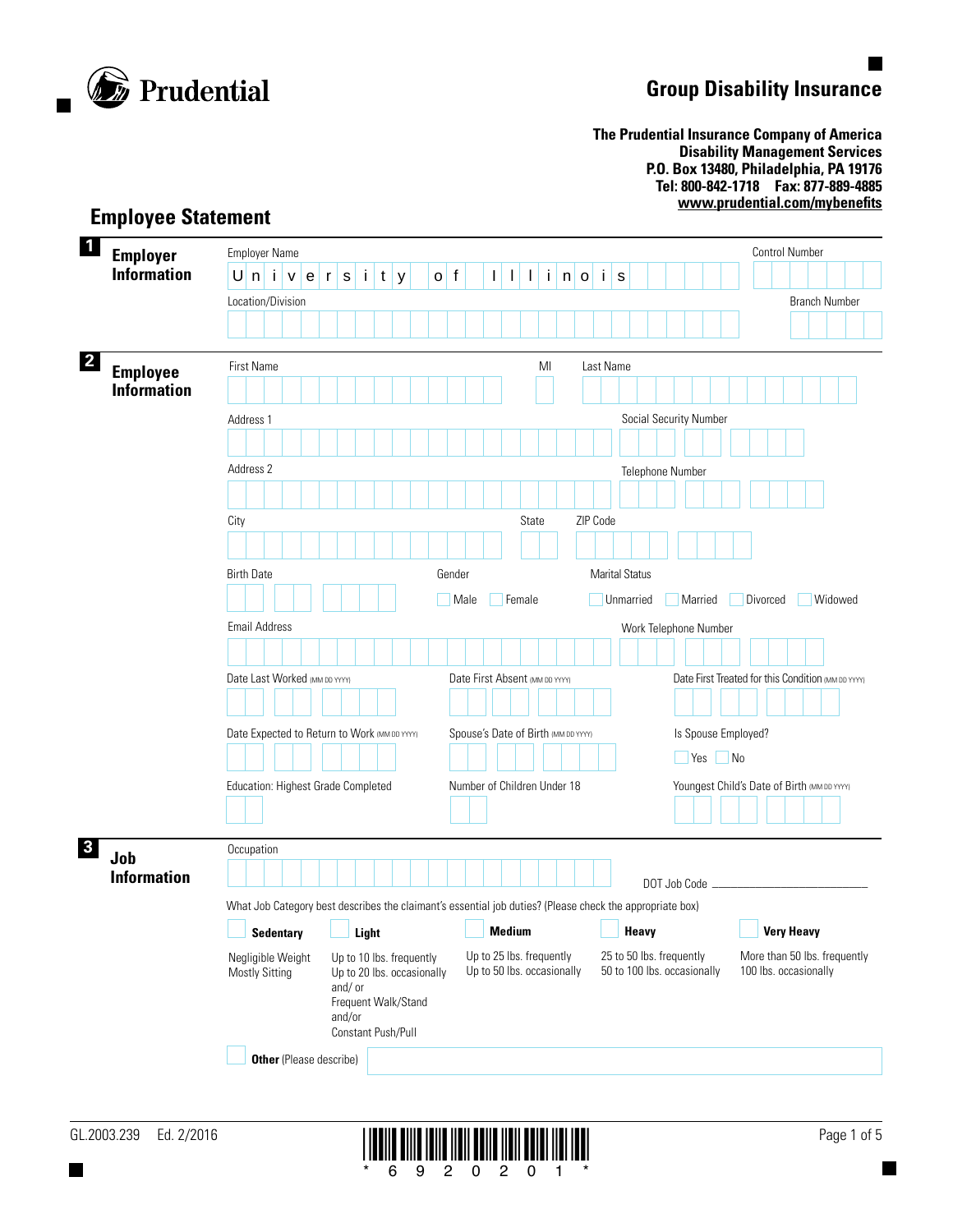| <b>Primary</b>                                                           |      |                      |  | Physician First Name                                                                           |  |  |  |                     |    |  |            |  | M <sub>l</sub>                                                                                       |    |  |  |  |          | Physician Last Name |       |            |  |  |  |
|--------------------------------------------------------------------------|------|----------------------|--|------------------------------------------------------------------------------------------------|--|--|--|---------------------|----|--|------------|--|------------------------------------------------------------------------------------------------------|----|--|--|--|----------|---------------------|-------|------------|--|--|--|
| <b>Care</b><br><b>Physician</b>                                          |      |                      |  |                                                                                                |  |  |  |                     |    |  |            |  |                                                                                                      |    |  |  |  |          |                     |       |            |  |  |  |
|                                                                          |      |                      |  | Primary Telephone Number                                                                       |  |  |  |                     |    |  | Fax Number |  |                                                                                                      |    |  |  |  |          |                     |       |            |  |  |  |
|                                                                          |      |                      |  |                                                                                                |  |  |  |                     |    |  |            |  |                                                                                                      |    |  |  |  |          |                     |       |            |  |  |  |
|                                                                          |      | Office Address       |  |                                                                                                |  |  |  |                     |    |  |            |  |                                                                                                      |    |  |  |  |          |                     | Suite |            |  |  |  |
|                                                                          |      |                      |  |                                                                                                |  |  |  |                     |    |  |            |  |                                                                                                      |    |  |  |  |          |                     |       |            |  |  |  |
|                                                                          | City |                      |  |                                                                                                |  |  |  |                     |    |  |            |  | State                                                                                                |    |  |  |  | ZIP Code |                     |       |            |  |  |  |
|                                                                          |      |                      |  |                                                                                                |  |  |  |                     |    |  |            |  |                                                                                                      |    |  |  |  |          |                     |       |            |  |  |  |
|                                                                          |      | Specialty            |  |                                                                                                |  |  |  |                     |    |  |            |  |                                                                                                      |    |  |  |  |          |                     |       |            |  |  |  |
|                                                                          |      |                      |  |                                                                                                |  |  |  |                     |    |  |            |  |                                                                                                      |    |  |  |  |          |                     |       |            |  |  |  |
|                                                                          |      |                      |  |                                                                                                |  |  |  |                     |    |  |            |  |                                                                                                      |    |  |  |  |          |                     |       |            |  |  |  |
| <b>Medical</b>                                                           |      |                      |  |                                                                                                |  |  |  |                     |    |  |            |  | All Other Physicians You Have Consulted for this Condition (Attach an additional sheet if necessary) |    |  |  |  |          |                     |       |            |  |  |  |
| <b>Information</b>                                                       |      |                      |  | Physician First Name                                                                           |  |  |  |                     |    |  |            |  | Physician Last Name                                                                                  |    |  |  |  |          |                     |       |            |  |  |  |
|                                                                          |      |                      |  |                                                                                                |  |  |  |                     |    |  |            |  |                                                                                                      |    |  |  |  |          |                     |       |            |  |  |  |
|                                                                          |      | Specialty            |  |                                                                                                |  |  |  |                     |    |  |            |  |                                                                                                      |    |  |  |  |          | Telephone Number    |       |            |  |  |  |
|                                                                          |      |                      |  |                                                                                                |  |  |  |                     |    |  |            |  |                                                                                                      |    |  |  |  |          |                     |       |            |  |  |  |
|                                                                          |      | Physician First Name |  |                                                                                                |  |  |  | Physician Last Name |    |  |            |  |                                                                                                      |    |  |  |  |          |                     |       |            |  |  |  |
|                                                                          |      |                      |  |                                                                                                |  |  |  |                     |    |  |            |  |                                                                                                      |    |  |  |  |          |                     |       |            |  |  |  |
|                                                                          |      | Specialty            |  |                                                                                                |  |  |  |                     |    |  |            |  |                                                                                                      |    |  |  |  |          | Telephone Number    |       |            |  |  |  |
|                                                                          |      |                      |  |                                                                                                |  |  |  |                     |    |  |            |  |                                                                                                      |    |  |  |  |          |                     |       |            |  |  |  |
|                                                                          |      |                      |  |                                                                                                |  |  |  |                     |    |  |            |  |                                                                                                      |    |  |  |  |          |                     |       |            |  |  |  |
|                                                                          |      |                      |  | Physician First Name                                                                           |  |  |  |                     |    |  |            |  | Physician Last Name                                                                                  |    |  |  |  |          |                     |       |            |  |  |  |
|                                                                          |      |                      |  |                                                                                                |  |  |  |                     |    |  |            |  |                                                                                                      |    |  |  |  |          |                     |       |            |  |  |  |
|                                                                          |      | Specialty            |  |                                                                                                |  |  |  |                     |    |  |            |  |                                                                                                      |    |  |  |  |          | Telephone Number    |       |            |  |  |  |
|                                                                          |      |                      |  |                                                                                                |  |  |  |                     |    |  |            |  |                                                                                                      |    |  |  |  |          |                     |       |            |  |  |  |
| What medical condition is preventing you from working?                   |      |                      |  |                                                                                                |  |  |  |                     |    |  |            |  |                                                                                                      |    |  |  |  |          |                     |       |            |  |  |  |
|                                                                          |      |                      |  |                                                                                                |  |  |  |                     |    |  |            |  |                                                                                                      |    |  |  |  |          |                     |       |            |  |  |  |
| How does this condition interfere with your ability to perform your job? |      |                      |  |                                                                                                |  |  |  |                     |    |  |            |  |                                                                                                      |    |  |  |  |          |                     |       |            |  |  |  |
|                                                                          |      |                      |  |                                                                                                |  |  |  |                     |    |  |            |  |                                                                                                      |    |  |  |  |          |                     |       |            |  |  |  |
|                                                                          |      |                      |  |                                                                                                |  |  |  |                     |    |  |            |  |                                                                                                      |    |  |  |  |          | Inpatient           |       | Outpatient |  |  |  |
|                                                                          |      |                      |  | Have you ever been hospitalized for this condition?<br>If Hospitalized Give Dates (MM DD YYYY) |  |  |  |                     |    |  | Yes        |  |                                                                                                      | No |  |  |  |          |                     |       |            |  |  |  |
|                                                                          | From |                      |  |                                                                                                |  |  |  |                     | To |  |            |  |                                                                                                      |    |  |  |  |          |                     |       |            |  |  |  |
|                                                                          |      |                      |  |                                                                                                |  |  |  |                     |    |  |            |  |                                                                                                      |    |  |  |  |          |                     |       |            |  |  |  |
|                                                                          |      |                      |  | If You are Pregnant:                                                                           |  |  |  |                     |    |  |            |  |                                                                                                      |    |  |  |  |          |                     |       |            |  |  |  |
|                                                                          |      |                      |  | Estimated Delivery Date: (MM DD YYYY)                                                          |  |  |  |                     |    |  |            |  | Actual Delivery Date (MM DD YYYY)                                                                    |    |  |  |  |          |                     |       |            |  |  |  |
|                                                                          |      |                      |  |                                                                                                |  |  |  |                     |    |  |            |  |                                                                                                      |    |  |  |  |          |                     |       |            |  |  |  |
|                                                                          |      |                      |  |                                                                                                |  |  |  |                     |    |  |            |  |                                                                                                      |    |  |  |  |          |                     |       |            |  |  |  |
|                                                                          |      |                      |  | Name of Your Health Insurance Company                                                          |  |  |  |                     |    |  |            |  |                                                                                                      |    |  |  |  |          | Telephone Number    |       |            |  |  |  |

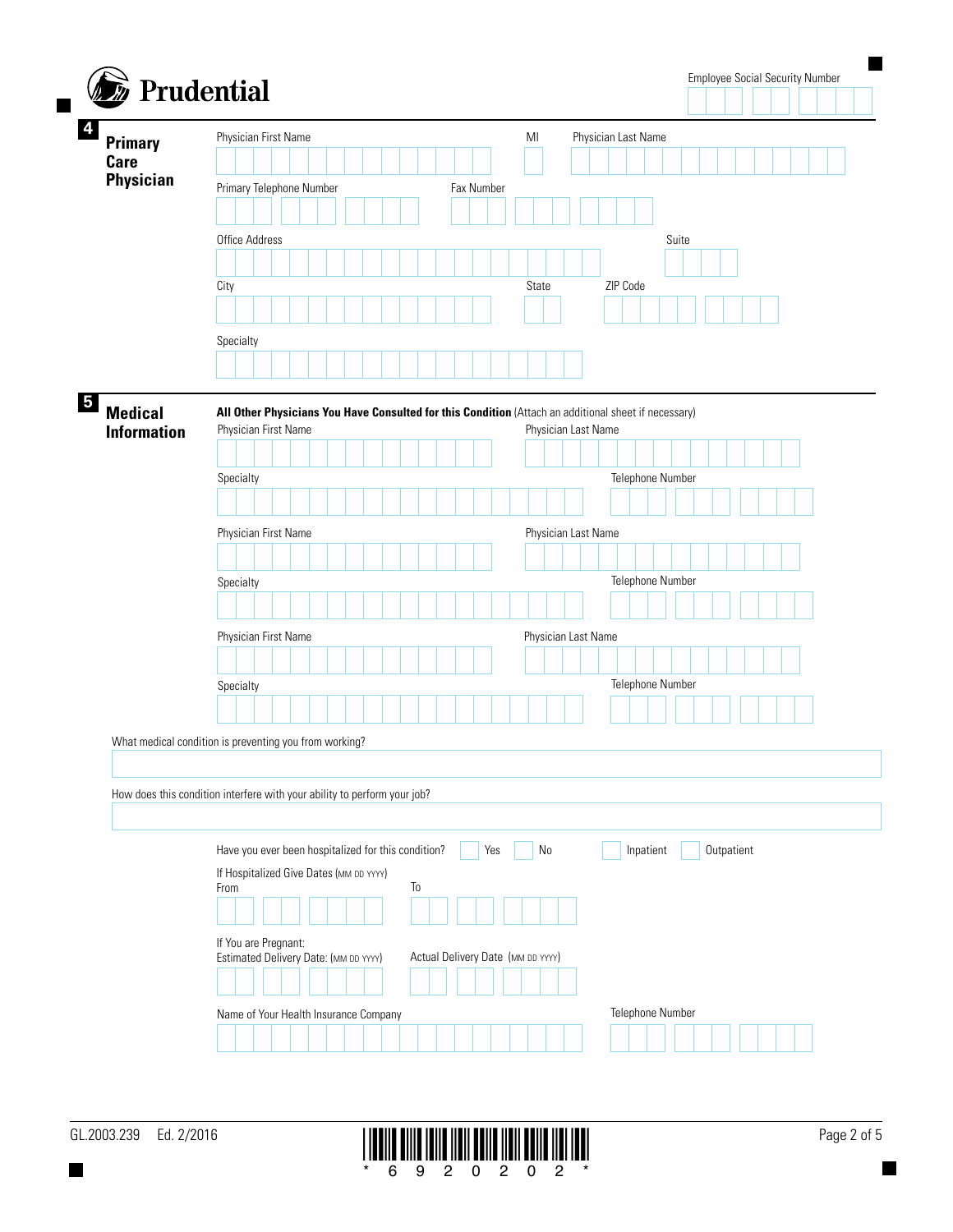

**6**

Employee Social Security Number

 $\blacksquare$ 

**Other Income and Workers'**  What other income are you entitled to receive as a result of your disability? Please complete the chart below. Other Income type examples include but are not limited to: Individual Disability Benefits, Paid Family Leave, Third Party Liability payments, Unemployment Benefits, any other income.

|  |  | <b>Compensation</b> Please send copies of any letters or notices approving or denying benefits. |
|--|--|-------------------------------------------------------------------------------------------------|
|--|--|-------------------------------------------------------------------------------------------------|

| <b>Information</b><br><b>Source</b>                                                                                                                                                              | <b>Applied for Amount</b>             |                                                                           | <b>Frequency</b>                                                                                                                                                                                                                                                                                   | <b>Date Benefit Begins</b>                                                                                                                                                               | <b>Date Benefit Ends</b>                                                                                                                                                                                                                                                                                                                                                                                                                                                                                                                                                                                                                                                                                         |
|--------------------------------------------------------------------------------------------------------------------------------------------------------------------------------------------------|---------------------------------------|---------------------------------------------------------------------------|----------------------------------------------------------------------------------------------------------------------------------------------------------------------------------------------------------------------------------------------------------------------------------------------------|------------------------------------------------------------------------------------------------------------------------------------------------------------------------------------------|------------------------------------------------------------------------------------------------------------------------------------------------------------------------------------------------------------------------------------------------------------------------------------------------------------------------------------------------------------------------------------------------------------------------------------------------------------------------------------------------------------------------------------------------------------------------------------------------------------------------------------------------------------------------------------------------------------------|
| Salary Continuance/<br>Sick Pay                                                                                                                                                                  | No<br>Yes                             |                                                                           | Weekly<br>Monthly                                                                                                                                                                                                                                                                                  |                                                                                                                                                                                          |                                                                                                                                                                                                                                                                                                                                                                                                                                                                                                                                                                                                                                                                                                                  |
| <b>State Disability Benefits</b>                                                                                                                                                                 |                                       |                                                                           | Weekly<br>Monthly                                                                                                                                                                                                                                                                                  |                                                                                                                                                                                          |                                                                                                                                                                                                                                                                                                                                                                                                                                                                                                                                                                                                                                                                                                                  |
| Social Security                                                                                                                                                                                  |                                       |                                                                           | Weekly<br>Monthly                                                                                                                                                                                                                                                                                  |                                                                                                                                                                                          |                                                                                                                                                                                                                                                                                                                                                                                                                                                                                                                                                                                                                                                                                                                  |
| Workers' Compensation                                                                                                                                                                            |                                       |                                                                           | Weekly<br>Monthly                                                                                                                                                                                                                                                                                  |                                                                                                                                                                                          |                                                                                                                                                                                                                                                                                                                                                                                                                                                                                                                                                                                                                                                                                                                  |
| Automobile Liability<br>Insurance                                                                                                                                                                |                                       |                                                                           | Weekly<br>Monthly                                                                                                                                                                                                                                                                                  |                                                                                                                                                                                          |                                                                                                                                                                                                                                                                                                                                                                                                                                                                                                                                                                                                                                                                                                                  |
| Disability Paid by<br>another carrier                                                                                                                                                            |                                       |                                                                           | Weekly<br>Monthly                                                                                                                                                                                                                                                                                  |                                                                                                                                                                                          |                                                                                                                                                                                                                                                                                                                                                                                                                                                                                                                                                                                                                                                                                                                  |
| Pension/Retirement                                                                                                                                                                               |                                       |                                                                           | Weekly<br>Monthly                                                                                                                                                                                                                                                                                  |                                                                                                                                                                                          |                                                                                                                                                                                                                                                                                                                                                                                                                                                                                                                                                                                                                                                                                                                  |
| Other Income                                                                                                                                                                                     |                                       |                                                                           | Weekly<br>Monthly                                                                                                                                                                                                                                                                                  |                                                                                                                                                                                          |                                                                                                                                                                                                                                                                                                                                                                                                                                                                                                                                                                                                                                                                                                                  |
| Are you currently working in any capacity?<br>Check all that apply to this disability:<br>Accident<br>No<br>Yes<br>Is this condition work related?<br><b>Correspondence</b><br><b>Preference</b> | <b>Sickness</b><br>Yes                | Yes<br>  No<br>Maternity<br>No<br>Yes<br><b>Yes</b><br>_  No              | If yes, please explain<br>Motor Vehicle<br>Accident<br>No<br>Yes<br>If Yes, do you intend to file a Workers' Compensation claim?<br>is available. You can change your preference at any time on our website.<br>to the Prudential website and paper correspondence will no longer be mailed to me. | If MVA, in what<br>State did it occur?<br>No<br>Yes<br>The Prudential website is a quick, secure way to review the status of your claim and view/print all claim related correspondence. | No Fault is involved, please provide Name, Address,<br>Phone number of carrier, and your claim number:<br>$\vert$ No<br>You have the option to view your correspondence electronically. If you select 'Yes' below, you will receive an e-mail from Prudential instructing<br>you to log onto our website and to accept the web disclosure authorization. Once you enroll in E-Delivery, claim correspondence will only<br>be available on our website, and paper correspondence will no longer be mailed. You will be notified via e-mail when new correspondence<br>Yes, I prefer to receive my correspondence electronically. I understand that all future correspondence related to this claim will be posted |
| <b>Fraud</b><br><b>Notice</b>                                                                                                                                                                    |                                       | No, I prefer my correspondence to be mailed to me.                        |                                                                                                                                                                                                                                                                                                    |                                                                                                                                                                                          | <b>FLORIDA RESIDENTS</b> —Any person who knowingly and with intent to injure, defraud, or deceive any insurer files a<br>statement of claim or an application containing any false, incomplete, or misleading information is guilty of a felony of                                                                                                                                                                                                                                                                                                                                                                                                                                                               |
|                                                                                                                                                                                                  | the third degree.                     | the claim for each such violation.<br>that the above statements are true. |                                                                                                                                                                                                                                                                                                    |                                                                                                                                                                                          | <b>NEW YORK RESIDENTS</b> —Any person who knowingly and with intent to defraud any insurance company or other<br>person files an application for insurance or statement of claim containing any materially false information, or conceals<br>for the purpose of misleading, information concerning any fact material thereto, commits a fraudulent insurance act,<br>which is a crime, and shall also be subject to a civil penalty not to exceed five thousand dollars and the stated value of<br>I have read and understand the terms and requirements of the fraud warnings included as part of this form. I certify<br>Date (MM DD YYYY)                                                                     |
|                                                                                                                                                                                                  | Claimant<br>Signature $\underline{X}$ |                                                                           |                                                                                                                                                                                                                                                                                                    |                                                                                                                                                                                          |                                                                                                                                                                                                                                                                                                                                                                                                                                                                                                                                                                                                                                                                                                                  |

 $\blacksquare$ 

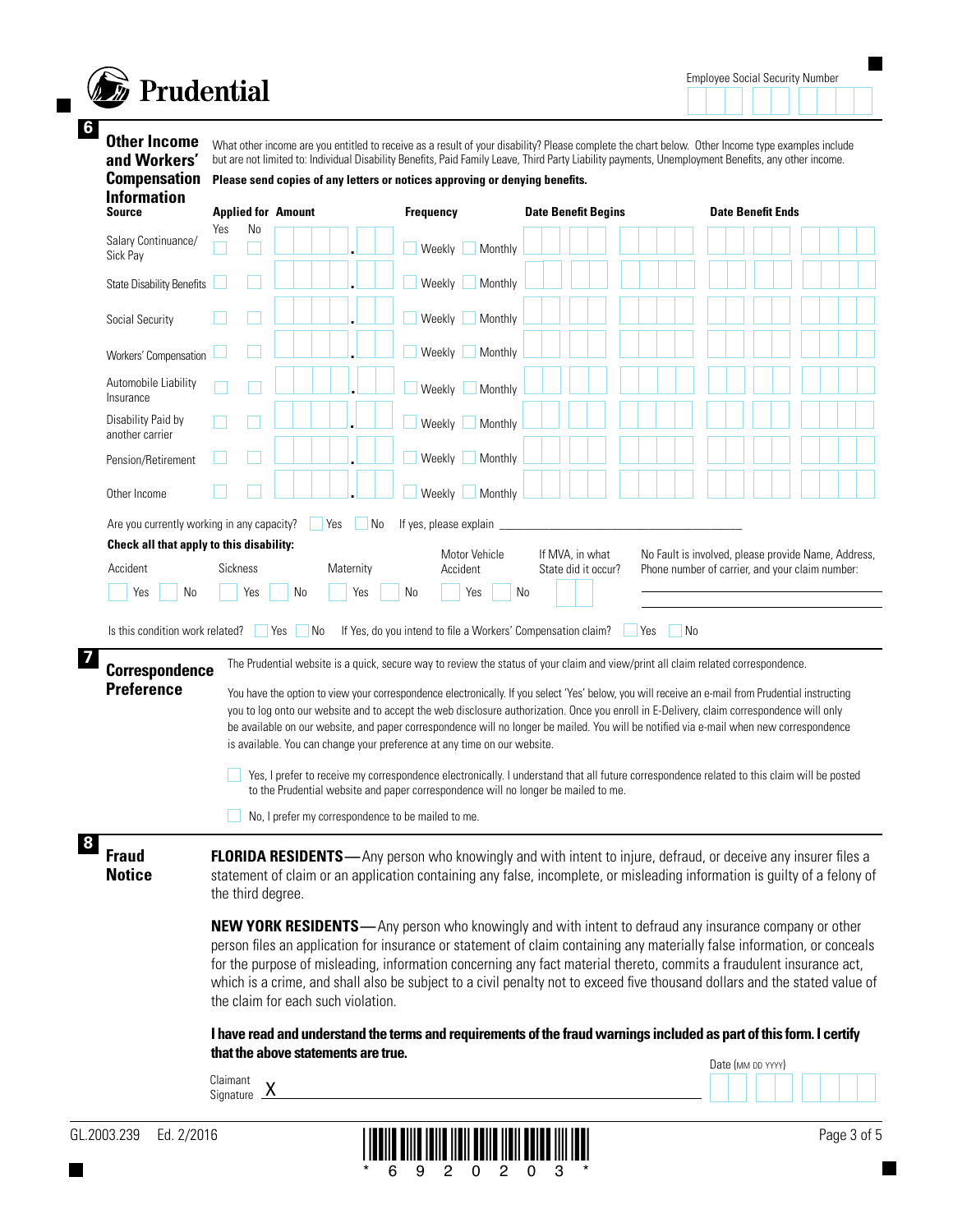

**For residents of all states and jurisdictions except Alabama, Arizona, Arkansas, California, the District of Columbia, Florida, Kentucky, Louisiana, Maine, Maryland, New Hampshire, New Jersey, New York, North Carolina, Pennsylvania, Puerto Rico, Rhode Island, Utah, Vermont, Virginia and Washington; WARNING**—Any person who knowingly and with intent to injure, defraud, or deceive any insurance company or other person, or knowing that he is facilitating commission of a fraud, submits incomplete, false, fraudulent, deceptive or misleading facts or information when filing an insurance application or a statement of claim for payment of a loss or benefit commits a fraudulent insurance act, is/ may be guilty of a crime and may be prosecuted and punished under state law. Penalties may include fines, civil damages and criminal penalties, including confinement in prison. In addition, an insurer may deny insurance benefits if false information materially related to a claim was provided by the applicant or if the applicant conceals, for the purpose of misleading, information concerning any fact material thereto.

**ALABAMA RESIDENTS—**Any person who knowingly presents a false or fraudulent claim for payment of a loss or benefit or who knowingly presents false information in an application for insurance is guilty of a crime and may be subject to restitution fines or confinement in prison, or any combination thereof.

**ARIZONA RESIDENTS—**For your protection Arizona law requires the following statement to appear on this form. Any person who knowingly presents a false or fraudulent claim for payment of a loss is subject to criminal and civil penalties.

**ARKANSAS, DISTRICT OF COLUMBIA, LOUISIANA and RHODE ISLAND RESIDENTS—**Any person who knowingly presents a false or fraudulent claim for payment of a loss or benefit or knowingly presents false information in an application for insurance is guilty of a crime and may be subject to fines and confinement in prison.

**CALIFORNIA RESIDENTS—**For your protection, California law requires the following to appear on this form. Any person who knowingly presents a false or fraudulent claim for the payment of a loss is guilty of a crime and may be subject to fines and confinement in state prison.

**KENTUCKY RESIDENTS**—Any person who knowingly and with intent to defraud any insurance company or other person files a statement of claim containing any materially false information or conceals, for the purpose of misleading, information concerning any fact material thereto commits a fraudulent insurance act, which is a crime.

**MAINE and WASHINGTON RESIDENTS—Any person who knowingly provides false, incomplete, or misleading information to an insurance company for the purpose of defrauding the company commits a crime. Penalties include imprisonment, fines, and denial of insurance benefits.** 

**MARYLAND RESIDENTS—**Any person who knowingly or willfully presents a false or fraudulent claim for payment of a loss or benefit or who knowingly or willfully presents false information in an application for insurance is guilty of a crime and may be subject to fines and confinement in prison.

**NEW HAMPSHIRE RESIDENTS—**Any person who, with a purpose to injure, defraud, or deceive any insurance company, files a statement of claim containing any false, incomplete, or misleading information is subject to prosecution and punishment for insurance fraud, as provided in RSA 638:20.

**NEW JERSEY RESIDENTS**—Any person who knowingly files a statement of claim containing any false or misleading information is subject to criminal and civil penalties.

**NORTH CAROLINA RESIDENTS—**Any person who, with the intent to injure, defraud, or deceive an insurer or insurance claimant, knowing that the statement contains false or misleading information concerning a fact or matter material to the claim may be guilty of a Class H felony.

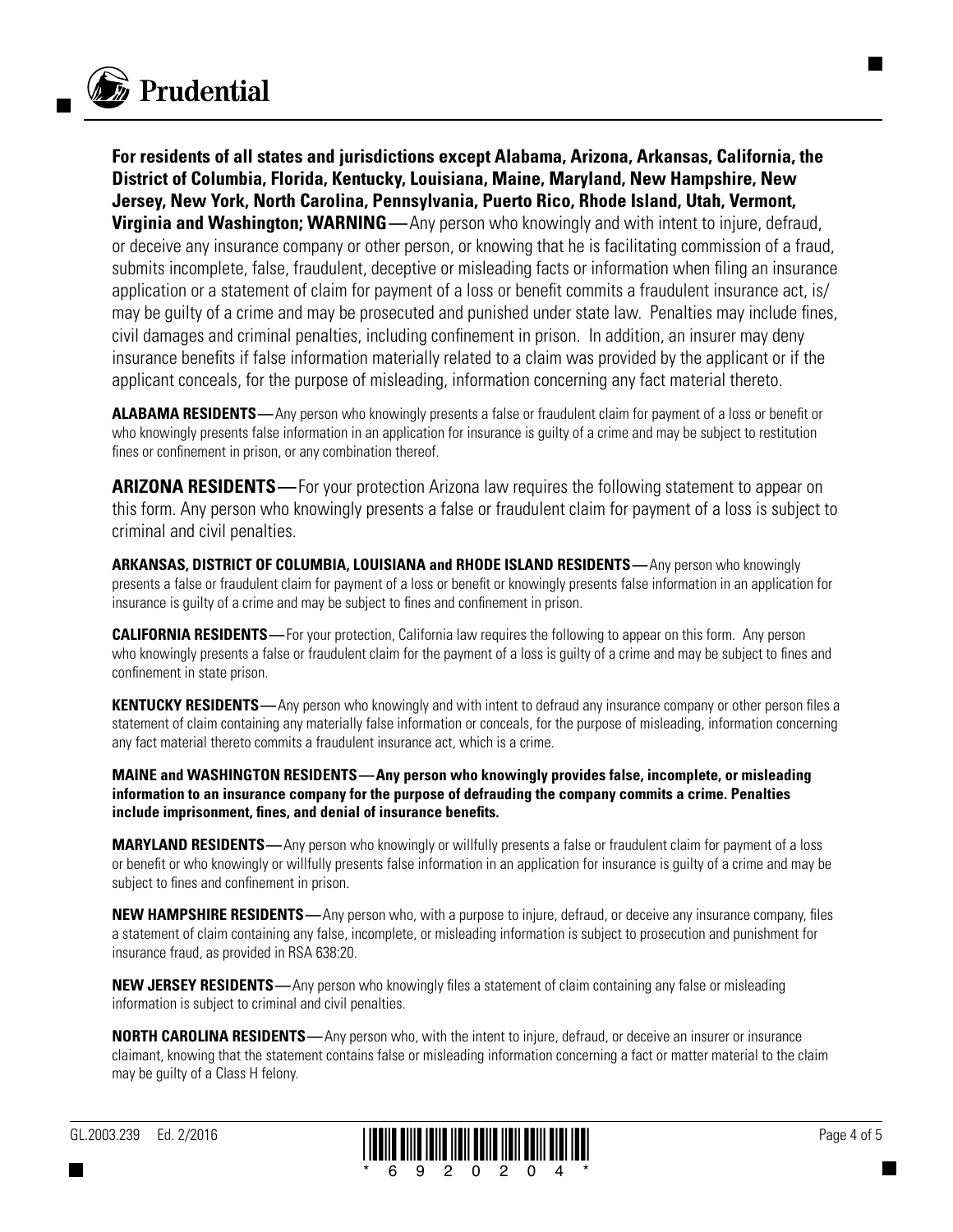

**PENNSYLVANIA and UTAH RESIDENTS**—Any person who knowingly and with intent to defraud any insurance company or other person files an application for insurance or statement of claim containing any materially false information or conceals for the purpose of misleading, information concerning any material fact thereto commits a fraudulent insurance act, which is a crime and subjects such person to criminal and civil penalties.

**PUERTO RICO RESIDENTS**—Any person who knowingly and with the intention of defrauding presents false information in an insurance application, or presents, helps, or causes the presentation of a fraudulent claim for the payment of a loss or any other benefit, or presents more than one claim for the same damage or loss, shall incur a felony and, upon conviction, shall be sanctioned for each violation by a fine of not less than five thousand dollars (\$5,000) and not more than ten thousand dollars (\$10,000), or a fixed term of imprisonment for three (3) years, or both penalties. Should aggravating circumstances [be] present, the penalty thus established may be increased to a maximum of five (5) years, if extenuating circumstances are present, it may be reduced to a minimum of two (2) years.

**VERMONT RESIDENTS**—Any person who knowingly presents a false or fraudulent claim for payment of a loss or knowingly makes a false statement in an application for insurance may be guilty of a criminal offense under state law.

**VIRGINIA RESIDENTS—**Any person who, with the intent to defraud or knowing that he/she is facilitating a fraud against an insurer, submits an application or files a claim containing a false or deceptive statement may have violated state law.

© 2016 Prudential Financial, Inc. and its related entities.

Prudential, the Prudential logo, and the Rock symbol are service marks of Prudential Financial, Inc. and its related entities, registered in many jurisdictions worldwide.

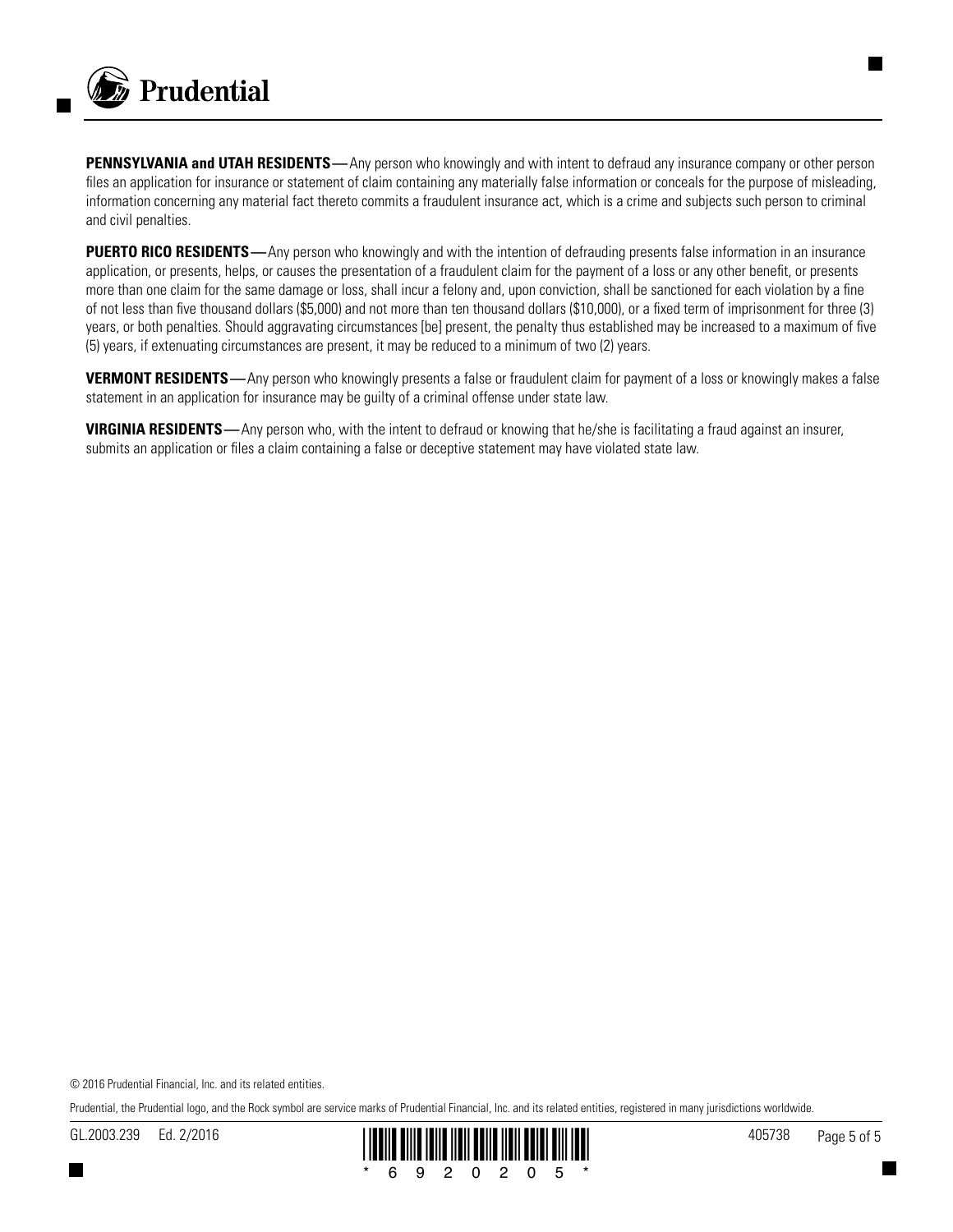

 $\blacksquare$ 

H

## **Group Disability Insurance**

 $\blacksquare$ 

 $\blacksquare$ 

**The Prudential Insurance Company of America Disability Management Services P.O. Box 13480, Philadelphia, PA 19176 Tel: 800-842-1718 Fax: 877-889-4885 www.prudential.com/forphysicians**

| <b>Employee</b>                      | <b>Employer's Name</b><br>Control Number (required)                                                                                                |                                        |  |  |  |  |  |  |  |  |  |  |
|--------------------------------------|----------------------------------------------------------------------------------------------------------------------------------------------------|----------------------------------------|--|--|--|--|--|--|--|--|--|--|
| <b>Information</b>                   | f<br>U<br>j.<br>Ť<br>$\mathbf{i}$<br>n<br>Ť.<br>t<br>$\mathbf{I}$<br>n<br>S<br>e<br>${\tt S}$<br>y<br>$\mathsf{o}$<br>$\mathsf{o}$<br>۷<br>r<br>I. |                                        |  |  |  |  |  |  |  |  |  |  |
|                                      | Employee First Name<br>Last Name<br>MI                                                                                                             |                                        |  |  |  |  |  |  |  |  |  |  |
|                                      |                                                                                                                                                    |                                        |  |  |  |  |  |  |  |  |  |  |
|                                      | Social Security Number<br>Claim Number<br>Date of Birth (MM DD YYYY)<br>Gender                                                                     |                                        |  |  |  |  |  |  |  |  |  |  |
|                                      | Male                                                                                                                                               | Female                                 |  |  |  |  |  |  |  |  |  |  |
|                                      | I hereby authorize the release of information requested on this form by the below named physician for the purpose of claim processing.             |                                        |  |  |  |  |  |  |  |  |  |  |
|                                      |                                                                                                                                                    | Date (MM DD YYYY)                      |  |  |  |  |  |  |  |  |  |  |
|                                      | Employee                                                                                                                                           |                                        |  |  |  |  |  |  |  |  |  |  |
|                                      | <u>X</u><br>Signature                                                                                                                              |                                        |  |  |  |  |  |  |  |  |  |  |
|                                      | The Employee is responsible for the completion of this form without expense to Prudential.                                                         |                                        |  |  |  |  |  |  |  |  |  |  |
| <b>To Be</b>                         | <b>ICD Code is Required</b><br>Pregnancy EDC (MM DD YYYY)<br><b>Clinical Diagnosis</b><br>Actual Delivery Date (MM DD YYYY)                        |                                        |  |  |  |  |  |  |  |  |  |  |
| <b>Completed</b>                     | Primary:                                                                                                                                           |                                        |  |  |  |  |  |  |  |  |  |  |
| by                                   | Date when significant loss of function occurred: (MM DD YYYY)                                                                                      |                                        |  |  |  |  |  |  |  |  |  |  |
| <b>Attending</b><br><b>Physician</b> | Secondary:                                                                                                                                         |                                        |  |  |  |  |  |  |  |  |  |  |
|                                      | Secondary:                                                                                                                                         |                                        |  |  |  |  |  |  |  |  |  |  |
|                                      | Do you feel the claimant is competent to endorse checks and direct the use of proceeds?<br>N <sub>0</sub><br>Yes                                   |                                        |  |  |  |  |  |  |  |  |  |  |
|                                      | Return to Work Target Date (MM DD YYYY)                                                                                                            |                                        |  |  |  |  |  |  |  |  |  |  |
|                                      |                                                                                                                                                    |                                        |  |  |  |  |  |  |  |  |  |  |
|                                      | Full-Time<br>Part-Time<br>With Limitations (functions lost)                                                                                        |                                        |  |  |  |  |  |  |  |  |  |  |
|                                      |                                                                                                                                                    |                                        |  |  |  |  |  |  |  |  |  |  |
|                                      | Please describe Return to Work Plan and provide any corresponding Limitations:                                                                     |                                        |  |  |  |  |  |  |  |  |  |  |
|                                      |                                                                                                                                                    |                                        |  |  |  |  |  |  |  |  |  |  |
|                                      |                                                                                                                                                    |                                        |  |  |  |  |  |  |  |  |  |  |
|                                      | Please describe any Medical Obstacles to Return to Work:                                                                                           |                                        |  |  |  |  |  |  |  |  |  |  |
|                                      |                                                                                                                                                    |                                        |  |  |  |  |  |  |  |  |  |  |
|                                      | Nature of Medical Impairment (i.e., loss of function):                                                                                             |                                        |  |  |  |  |  |  |  |  |  |  |
|                                      |                                                                                                                                                    |                                        |  |  |  |  |  |  |  |  |  |  |
|                                      | Are there any Non-Medical Factors which have a significant impact on Functional Abilities (i.e., interpersonal, financial, family)?                |                                        |  |  |  |  |  |  |  |  |  |  |
|                                      |                                                                                                                                                    |                                        |  |  |  |  |  |  |  |  |  |  |
|                                      |                                                                                                                                                    |                                        |  |  |  |  |  |  |  |  |  |  |
|                                      | Check all that apply to this disability:<br>Motor Vehicle                                                                                          |                                        |  |  |  |  |  |  |  |  |  |  |
|                                      | Accident<br>Sickness<br>Maternity<br>Accident<br><b>Work Related</b>                                                                               |                                        |  |  |  |  |  |  |  |  |  |  |
|                                      | No<br>Yes<br>Yes<br>Yes<br>No<br>Yes<br>No<br>Yes<br>No<br>No                                                                                      |                                        |  |  |  |  |  |  |  |  |  |  |
|                                      | <b>Other Treating Physicians or Consultants:</b>                                                                                                   |                                        |  |  |  |  |  |  |  |  |  |  |
|                                      | Last Name<br><b>First Name</b>                                                                                                                     |                                        |  |  |  |  |  |  |  |  |  |  |
|                                      |                                                                                                                                                    |                                        |  |  |  |  |  |  |  |  |  |  |
|                                      | Specialty<br>Telephone Number                                                                                                                      |                                        |  |  |  |  |  |  |  |  |  |  |
|                                      |                                                                                                                                                    | If MVA, in what<br>State did it occur? |  |  |  |  |  |  |  |  |  |  |

\*GL03251A01\*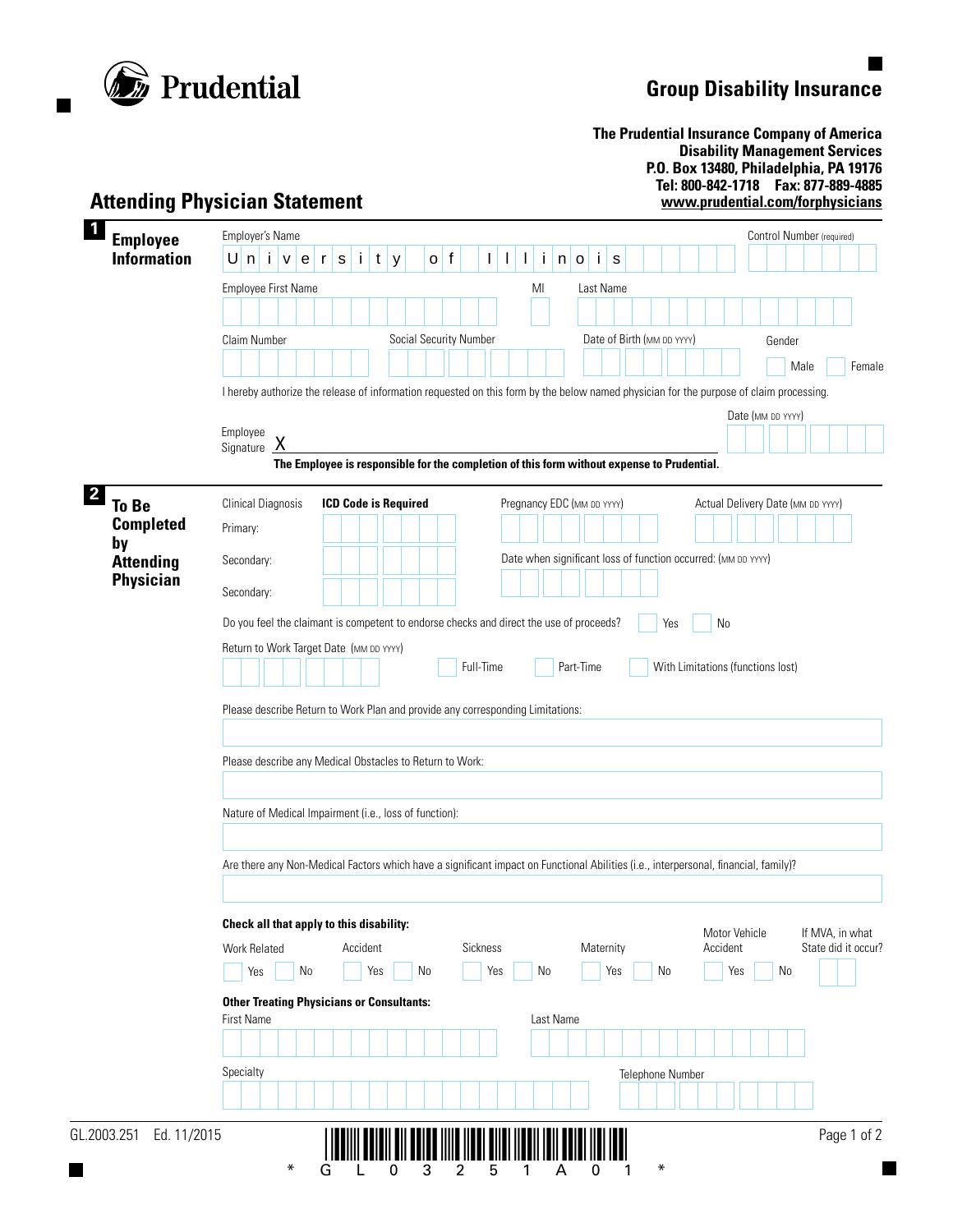

|                                | Claim Number                                                              | Date of Birth (MM DD YYYY) | <b>Employee's Social Security Number</b>                                                                                                                                                                                                                                             |  |  |  |  |  |  |  |
|--------------------------------|---------------------------------------------------------------------------|----------------------------|--------------------------------------------------------------------------------------------------------------------------------------------------------------------------------------------------------------------------------------------------------------------------------------|--|--|--|--|--|--|--|
|                                |                                                                           |                            |                                                                                                                                                                                                                                                                                      |  |  |  |  |  |  |  |
| <b>Attending</b>               | <b>Other Treating Physicians or Consultants</b>                           |                            |                                                                                                                                                                                                                                                                                      |  |  |  |  |  |  |  |
| <b>Physician</b>               | <b>First Name</b>                                                         | Last Name                  |                                                                                                                                                                                                                                                                                      |  |  |  |  |  |  |  |
| <b>Information</b><br>(Cont'd) |                                                                           |                            |                                                                                                                                                                                                                                                                                      |  |  |  |  |  |  |  |
|                                | Specialty                                                                 |                            | Telephone Number                                                                                                                                                                                                                                                                     |  |  |  |  |  |  |  |
|                                |                                                                           |                            |                                                                                                                                                                                                                                                                                      |  |  |  |  |  |  |  |
|                                |                                                                           |                            | Date of Surgical Procedure (MM DD YYYY)                                                                                                                                                                                                                                              |  |  |  |  |  |  |  |
|                                |                                                                           |                            |                                                                                                                                                                                                                                                                                      |  |  |  |  |  |  |  |
|                                | Relevant tests and surgical procedure (s) performed (please be specific): |                            |                                                                                                                                                                                                                                                                                      |  |  |  |  |  |  |  |
|                                | Current Medications, Treatment, and Prognosis:                            |                            |                                                                                                                                                                                                                                                                                      |  |  |  |  |  |  |  |
|                                |                                                                           |                            |                                                                                                                                                                                                                                                                                      |  |  |  |  |  |  |  |
|                                | First Visit (MM DD YYYY)                                                  | Last Visit (MM DD YYYY)    | Next Visit (MM DD YYYY)<br>Was Claimant hospital confined?                                                                                                                                                                                                                           |  |  |  |  |  |  |  |
|                                |                                                                           |                            | Yes<br>No                                                                                                                                                                                                                                                                            |  |  |  |  |  |  |  |
|                                |                                                                           |                            | From (MM DD YYYY)                                                                                                                                                                                                                                                                    |  |  |  |  |  |  |  |
|                                | If yes, please provide name and address of hospital:                      |                            |                                                                                                                                                                                                                                                                                      |  |  |  |  |  |  |  |
|                                |                                                                           |                            | To (MM DD YYYY)                                                                                                                                                                                                                                                                      |  |  |  |  |  |  |  |
|                                |                                                                           |                            |                                                                                                                                                                                                                                                                                      |  |  |  |  |  |  |  |
| Physician                      | <b>First Name</b>                                                         | MI                         |                                                                                                                                                                                                                                                                                      |  |  |  |  |  |  |  |
| <b>Information</b>             |                                                                           |                            | Last Name                                                                                                                                                                                                                                                                            |  |  |  |  |  |  |  |
|                                | Primary Telephone Number                                                  | Fax Number                 |                                                                                                                                                                                                                                                                                      |  |  |  |  |  |  |  |
|                                |                                                                           |                            |                                                                                                                                                                                                                                                                                      |  |  |  |  |  |  |  |
|                                | Office Address                                                            |                            | Suite                                                                                                                                                                                                                                                                                |  |  |  |  |  |  |  |
|                                |                                                                           |                            |                                                                                                                                                                                                                                                                                      |  |  |  |  |  |  |  |
|                                | City                                                                      | State                      | ZIP Code                                                                                                                                                                                                                                                                             |  |  |  |  |  |  |  |
|                                |                                                                           |                            |                                                                                                                                                                                                                                                                                      |  |  |  |  |  |  |  |
|                                | Specialty                                                                 |                            |                                                                                                                                                                                                                                                                                      |  |  |  |  |  |  |  |
|                                |                                                                           |                            |                                                                                                                                                                                                                                                                                      |  |  |  |  |  |  |  |
|                                |                                                                           |                            |                                                                                                                                                                                                                                                                                      |  |  |  |  |  |  |  |
| <b>Fraud</b>                   |                                                                           |                            | Any person who knowingly and with intent to injure, defraud, or deceive any insurance company or other person, or knowing that he<br>is facilitating commission of a fraud, submits incomplete, false, fraudulent, deceptive or misleading facts or information when filing an       |  |  |  |  |  |  |  |
| <b>Notice</b>                  |                                                                           |                            | insurance application or a statement of claim for payment of a loss or benefit commits a fraudulent insurance act, is/may be guilty of a                                                                                                                                             |  |  |  |  |  |  |  |
|                                |                                                                           |                            | crime and may be prosecuted and punished under state law. Penalties may include fines, civil damages and criminal penalties, including<br>confinement in prison. In addition, an insurer may deny insurance benefits if false information materially related to a claim was provided |  |  |  |  |  |  |  |
|                                |                                                                           |                            | by the applicant or if the applicant conceals, for the purpose of misleading, information concerning any fact material thereto.                                                                                                                                                      |  |  |  |  |  |  |  |
|                                |                                                                           |                            | I have read and understand the terms and requirements of the fraud warning and I certify the above statements are true.                                                                                                                                                              |  |  |  |  |  |  |  |
|                                | Physician                                                                 |                            | Date (MM DD YYYY)                                                                                                                                                                                                                                                                    |  |  |  |  |  |  |  |
|                                | $\begin{array}{cc}\n\text{Signature} & X\n\end{array}$                    |                            |                                                                                                                                                                                                                                                                                      |  |  |  |  |  |  |  |
|                                | © 2015 Prudential Financial, Inc. and its related entities.               |                            |                                                                                                                                                                                                                                                                                      |  |  |  |  |  |  |  |
|                                |                                                                           |                            | Prudential, The Prudential logo, and the Rock symbol are service marks of Prudential Financial, Inc. and its related entities, registered in many jurisdictions worldwide.                                                                                                           |  |  |  |  |  |  |  |
| GL.2003.251<br>Ed. 11/2015     |                                                                           |                            | Page 2 of 2<br>358154                                                                                                                                                                                                                                                                |  |  |  |  |  |  |  |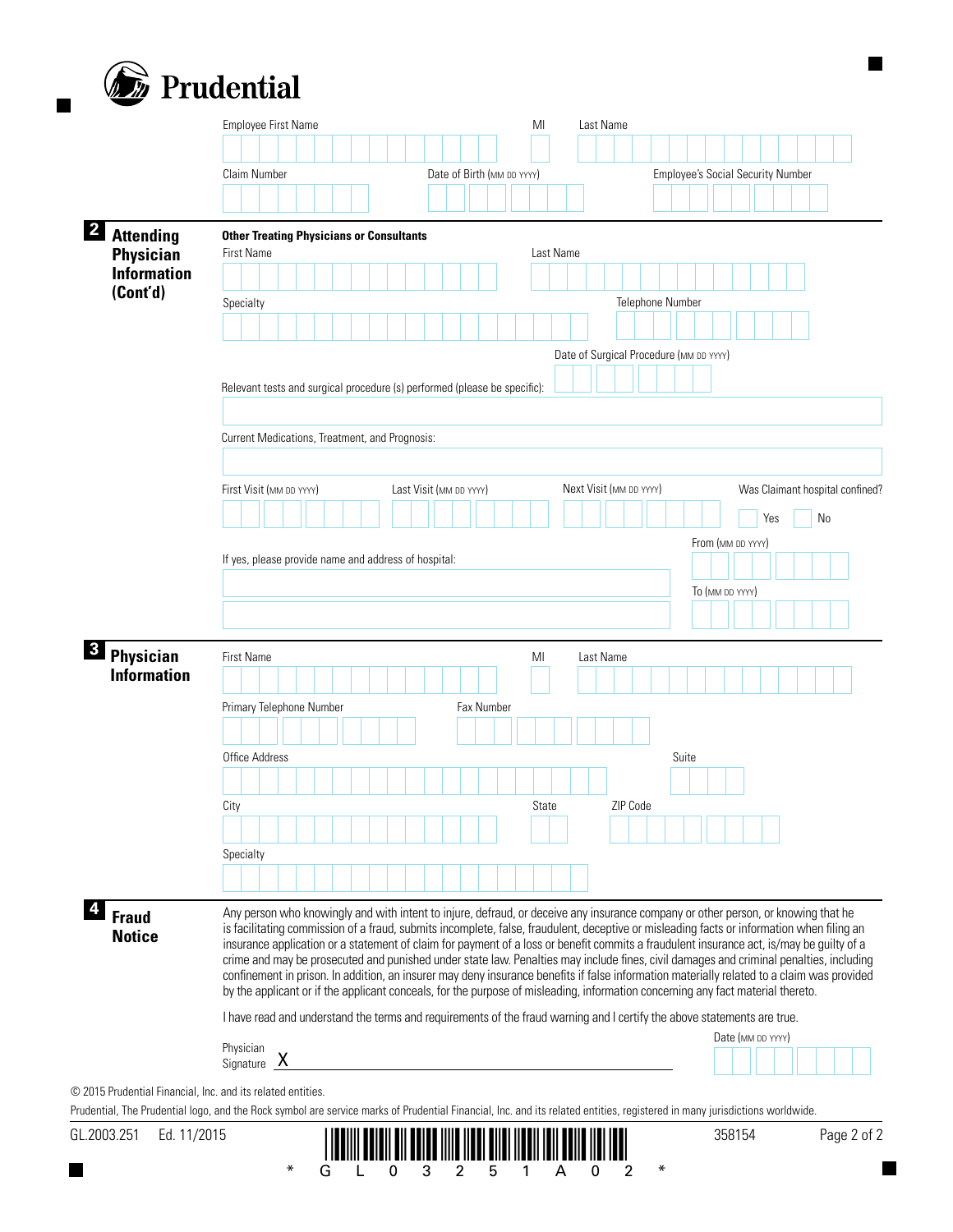

### **Group Disability Insurance Electronic Funds Transfer Authorization**

**The Prudential Insurance Company of America Disability Management Services P.O. Box 13480, Philadelphia, PA 19176 Tel: 800-842-1718 Fax: 877-889-4885 www.prudential.com/mybenefits**

**1 Enrollment** To enroll in Prudential's Electronic Funds Transfer (EFT) payment service, please provide the following information. If you elect to have Prudential deposit the funds in your savings or checking account, you must first check with your bank to obtain the correct bank transit routing number and account number for electronic deposit. Please note that a deposit slip does not contain acceptable banking information. If you have any questions, please call us toll free at 800-842-1718.

> **\*Please note that not all policies are designed to participate in the Electronic Funds Transfer option. Contact your employee benefits representative or disability plan trustee for details.**



\*11301\*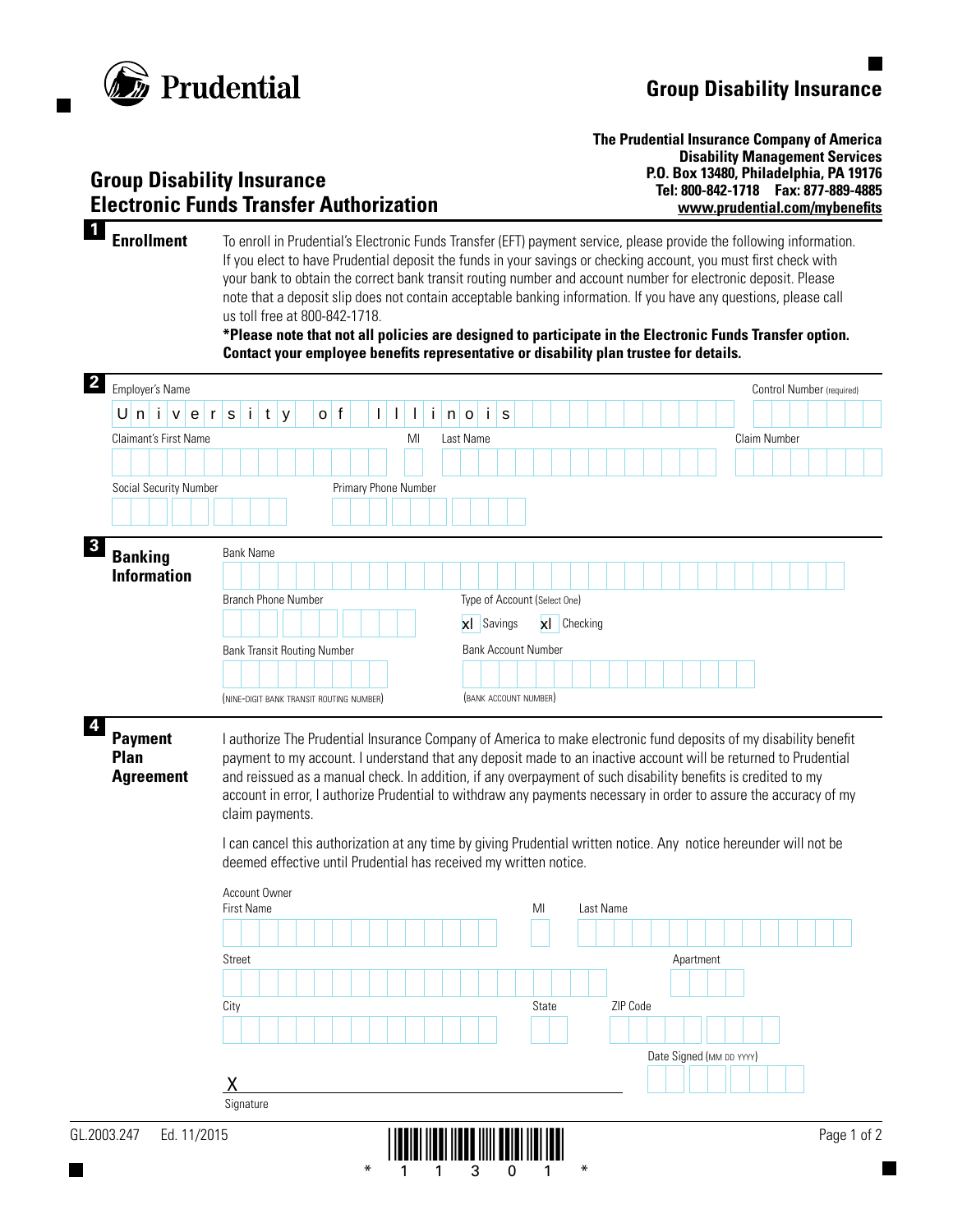

**<sup>5</sup> Instructions for Completing Section 3, "Banking Information"**

This will help you identify the necessary bank information to initiate electronic withdrawals. The nine-digit transit routing number is how we recognize the bank you do business with.

Record all banking information on page 1 of the form in Section 3, "Banking Information". Please call your bank to confirm that the information you are supplying is correct.

| <b>Customer XYZ</b><br><b>XYZ Street</b><br>City, State, ZIP                                                                                                                                                                       |                                                                                                                                                                                                                                                                                                                                                                                                                                                                                                                   |                                                                                                                                                   | <b>Check No. 1246</b> |
|------------------------------------------------------------------------------------------------------------------------------------------------------------------------------------------------------------------------------------|-------------------------------------------------------------------------------------------------------------------------------------------------------------------------------------------------------------------------------------------------------------------------------------------------------------------------------------------------------------------------------------------------------------------------------------------------------------------------------------------------------------------|---------------------------------------------------------------------------------------------------------------------------------------------------|-----------------------|
| PAY TO THE<br><b>ORDER OF</b>                                                                                                                                                                                                      |                                                                                                                                                                                                                                                                                                                                                                                                                                                                                                                   |                                                                                                                                                   | \$<br><b>Dollars</b>  |
| <b>Bank XYZ</b><br><b>UXYZ Street</b><br>City, State, ZIP                                                                                                                                                                          |                                                                                                                                                                                                                                                                                                                                                                                                                                                                                                                   |                                                                                                                                                   |                       |
| A27202754                                                                                                                                                                                                                          | 006666D66666C                                                                                                                                                                                                                                                                                                                                                                                                                                                                                                     | 1246                                                                                                                                              |                       |
| This is the bank transit<br>routing number.<br>It is always nine digits<br>and appears between<br>the ":" symbols.<br>Record this number in<br>the boxes provided in<br>Section 3, "nine-digit<br>bank transit routing<br>number." | This is your bank account<br>number. It varies in number<br>of digits and may include<br>dashes or spaces.<br>The "<" symbol indicates the<br>end of the account number.<br>Record the account number<br>in the boxes provided in<br>Section 3, "Bank Account<br>Number" and include any<br>dashes and spaces that are<br>within the account number.<br>If there are any digits to the<br>right of the "<" symbol (which<br>do not represent the check<br>sequence number), record<br>them in the boxes provided. | This is the check<br>sequence number.<br>It may be on either<br>end of your check.<br>Please do not<br>include this on the<br>authorization form. |                       |

*This page consists only of Instructions: It is not necessary to return this page with your EFT Authorization.*

© 2015 Prudential Financial, Inc. and its related entities.

Prudential, the Prudential logo, and the Rock symbol are service marks of Prudential Financial, Inc. and its related entities, registered in many jurisdictions worldwide.